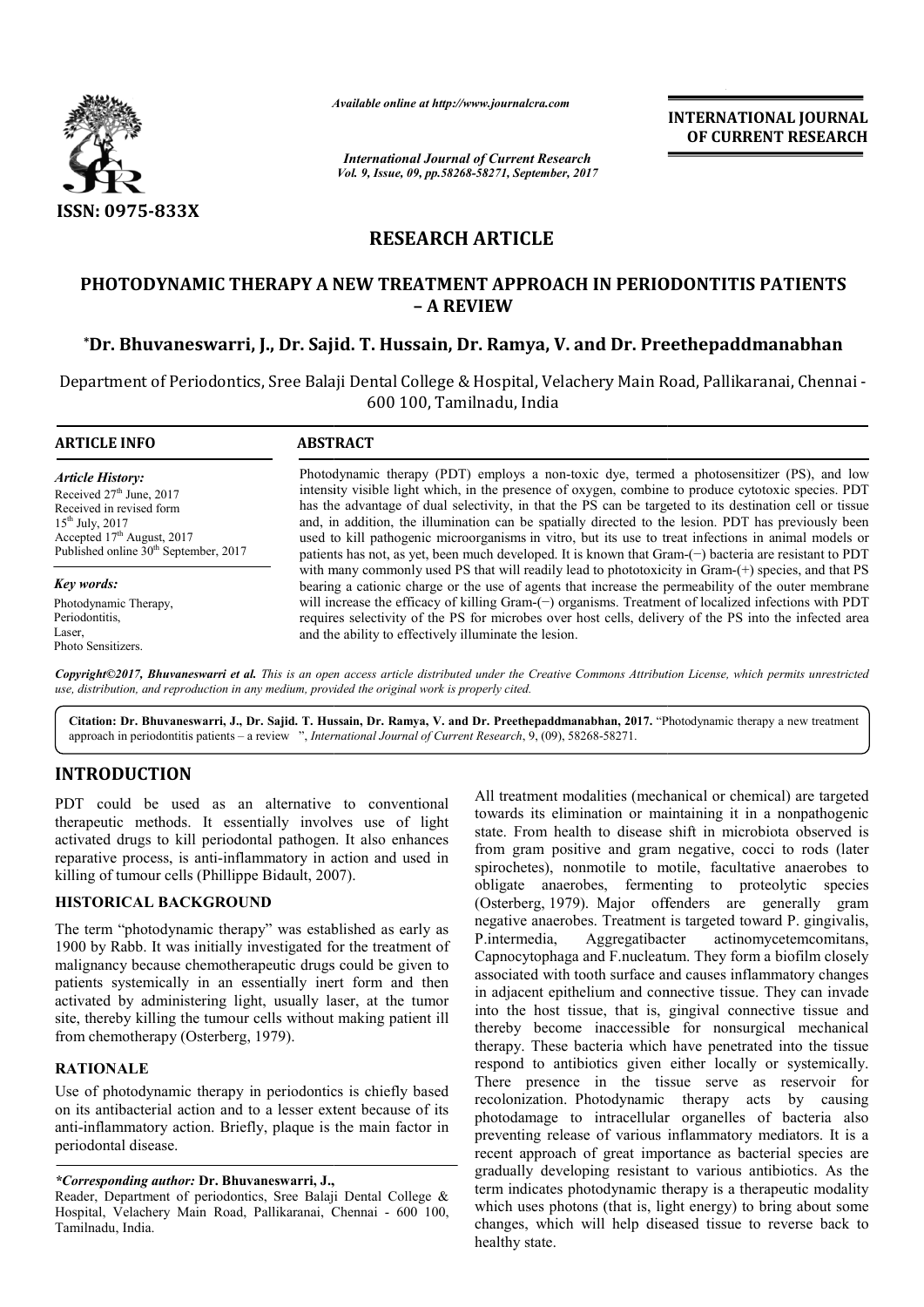It brings about changes in cells (host or bacterial) at cellular organelle level. It is the use of laser system with associated dye known as photosensitizers. It differs from direct use of lasers as it acts through a chemical substance (photosensitizer) which when activated causes photodamage to target cells while in lasers treatment they act directly on target tissue/cells and destroy it by its heating action (Thomaes, 1996).

### **COMPONENTS**

#### **Photodynamis therapy consists of two components:-**

- a photosensitiser (chemical/drug) which can penetrate into the tissue and binds with the target cell and is photoactivable.
- laser component of a particular wavelength which can activate a photosensitiser and initiate the reaction. It can be delivered to target site by non invasive fibrooptic applicator.

#### **Effective therapy depends on number of factors like**

- drug concentration
- period of maintenance of drug within tissue
- sufficient tissue in tissue for biologic response
- wavelength of laser system (in nm)
- $\bullet$  intensity of radiation (J/cm2)
- exposure time required for drug to be activated (in sec)
- maintenance of etiologic agent
- $\bullet$  pH of the environment, presence of exudates, gingival crevicular fluid
- affinity of drug to particular target cell
- mode of drug application (irrigation / slow released gel)

### **Photosensitizer (Natalie** *et al***., 1994)**

Photosensitizer is a photoactivable substance that binds to the target cell and can be activated by light of suitable wavelength. E.g. methylene blue, toluidine blue O, cyanide photosensitizer, porphyrin containing photosensitizer (chloride 6, BLC1010 AND BLC1014).

### **Methylene blue**

It is a phenothiazide dye and has been in medical practice for more than 100 yrs. It has very low tissue toxicity. It possesses antibacterial activity without additional light exposure. Although isolated use of drug does not present a significant lethal action. It is active against yeast, viruses, cariogenic bacteria and periodontopathogens. Methylene blue is a cationic drug. Therefore, its metabolism and absorption by bacteria may be influenced by local release of exotoxins by periodontopathogenic bacteria. It's absorption is improved by its association with a laser which may modify the bacterial cell membrane, thus allowing greater absorption of the drug and consequently interfering with bacterial viability. Methylene blue with low level laser therapy causes reduction in active bone resorption associated with periodontal disease. Methylene blue has a strong absorption at wavelength larger than 620 nm, where light penetration into tissue is optimal. According to Wilson, methylene blue at concentrations of 78  $\mu$ m using energy density 22 J/cm2 showed reduction in F.nucleatum and no phototoxic effect on A.actinomycetemcomitans and P.gingivalis.

Other uses of methylene blue include ifosfamide encephalopathy, methaemoglobinemia, urolithiasis, cyanide poisoning. 0.5% methylene blue is used to stain barett's oesophagus and bronchial lesions.

### **Toluidine Blue O (Shackley, 1999)**

- It is widely used in local, oral and parenteral diagnosis and treatment.
- It has no carcinogenic potential in humans.
- According to Wilson, when used in case of 81.7 µm and energy density of 22 J/cm2 there is reduction in number of P.gingivalis, A.actinomycetemcomitans and F.nucleatum. In that study He-Ne light source was used.
- Use of toluidine blue O at a range of concentration 12.5, 25, 50 and 100 µg/ml could give bluish tinge to teeth. These stains can be removed by EDTA irrigation. Studies in which paste form is used no bluish tinge was observed.
- Methylene blue and toluidine blue O may react with polysaccharides from gram negative bacteria and cause damage to these substances in the presence of light or not.
- Studies point out that gram negative bacteria due to their special cell wall are largely resistant to photodynamic therapy. However, Wilson proved effect of a cyanide photosensitizer on gram positive and gram negative species.
- Nitzan *et al* showed limited activity of porphyrin containing photosensitizers towards gram negative bacteria.
- Attempts are being made to increase permeability of gram negative bacterial membrane to photosensitizer by using membrane active substance or by synthesizing special positively charged photosensitizers that bind more easily with bacterial membrane.
- Photosensitizers with porphyrin skeleton e.g. chloride 6, BLC1010, BLC1014, were assessed for their bactericidal action.
- BLC1010 AND BLC1014 were designed to achieve a better binding of photosensitizer to bacterial cell wall and/or to increase the water solubility of photosensitizer.
- Pfizner *et al* (2004) found that the inactivation of P.gingivalis, F.nucleatum and Capnocytophaga occurs using chloride 6, BLC1010 and BLC1014 at wavelength 662 nm while A.actinomycetemcomitans and E.corrodens respond minimally.
- Success of photodynamic therapy depends on photosensitizer used e.g. chloride causes marked decrease in P.gingivalis, BLC1010 causes lesser decrease while BLC 1014 causes marked decrease in F.nucleatum.
- All three were able to kill anaerobic periodontopathogenic species. BLC1014 showed the least effect with regard to bacterial spectrum affected.
- Photosensitizer can be in form of irrigant, gel, paste, in form of solution applied with help of applicator from base of pocket coronally.

### **Principle of action (Shackley, 1999; Katie O'Riordan, 2002; Killoy, 2002)**

Photodynamic therapy is based on the principle that a photoactivable substance or photosensitizer binds to the target cell and can be activated by light of suitable wavelength. This causes the initiation of series of photochemical reaction and thereby releasing free radicals (singlet oxygen).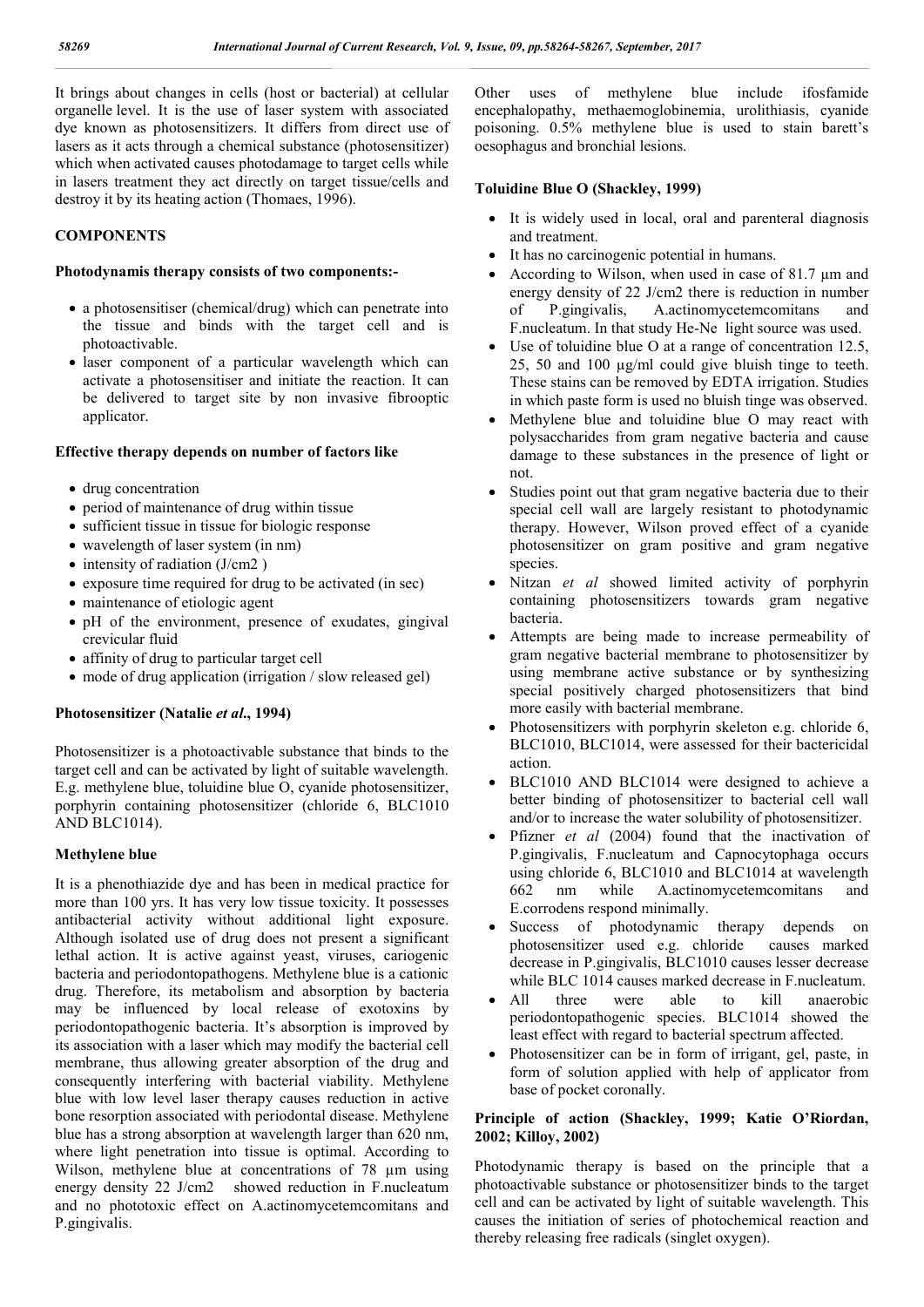This produces toxic effects on cell. When associated with low level lasers reparative processes are activated by biomodulation of tissues that occur at intracellular level. As it can penetrate epithelium and connective tissue it can kill pathogens in tissues, thereby reducing inflammation (Killoy, 2002).

### **Antibacterial Action (Killoy, 2002)**

- Photodynamic therapy can kill various periopathogens. E.g. P.gingivalis, P.intermedia, A.actinomycetemcomitans and F.nucleatum.
- Lethal photosensitization of these microorganisms must involve changes in membrane, changes in plasma membrane proteins and DNA damage. These actions are mediated by release of singlet oxygen.
- Photosensitizing agents interact with the outer wall of surface of several types of bacteria and yeast cells to increase their permeability and allow a significant amount of photosensitizer to accumulate at the level of cytoplasmic membrane.
- To have a specific toxic effect on bacterial cells, the photosensitizers need to have selectivity for the prokaryotic cells.

### **Reparative action (Killoy, 2002; Konopka1, 2007; Muller, 2007)**

Photodynamic therapy may favor repair process when it is associated with low level laser therapy as it may cause.

- $\bullet$  increase mitochondrial respiratory chain and ATP synthesis favor repair process
- induces cell proliferation
- promote production of nucleic acid
- increase collagen synthesis
- increase activity of leukocytes
- causes release of various growth factors
- because of its bactericidal effect reparative processes are enhanced.

### **Destruction of cancer cells**

Photodynamic therapy was developed initially for treatment of malignancy. The drug is given systemically but activated by lasers only in cancer/ tumour region resulting in localized action of drug, thereby preventing systemic side effects. Photodynamic therapy was first approved by FDA in 1999 to treat precancerous skin lesions of face or scalp.

### **Reduction in Inflammatory Process (Konopka1, 2007; Muller, 2007)**

Sigush *et al*. (2005) showed significant reduction in periodontal inflammatory signs of redness and bleeding on probing using photodynamic therapy. Reduction in bacterial load (etiologic agent) especially motiles and spirochetes causes reduction in inflammation. Decreased P.gingivalis is associated with reduction in bleeding on probing. Low level lasers reduces gingival inflammation after nonsurgical treatment and there was reduction or decline in gingival index and probing pocket depth. Gingival crevicular fluid volume also fell after use of low level laser treatment as laser irradiation reduced PGE2 and reduced MMP-8.Decreased MMP-8 signifies

reduced neutrophils. In vitro irradiation of peripheral neutrophils affects neutrophil function. E.g. generation of reactive oxygen species and phagocytosis. Laser irradiation affects cytokine production and causes inhibition of IL-1β.

### **Possible applications and advantages (Nilu Jain** *et al***., 2008)**

- As an adjunct to mechanical therapy in difficult access areas. E.g. furcation, deep concavities and invaginations.
- It may reduce treatment time, patient discomfort and need for flaps.
- It also reduces risk for bacteremia in patient with systemic involvement.E.g. cardiovascular and diabetic patients.
- For maintenance therapy because it may act on biofilm and eliminate the need for the removal of additional root substance by mechanical treatment, hence less dentin hypersensitivity.
- Lesser gingival recession with photodynamic therapy use may be because of atraumatic use of optic fibres.
- As photosensitizer is applied topically no systemic side effects reported as with systemic antibiotics.
- No reports showing resistant strains of bacteria to photodynamic therapy
- No localized adverse reactions. E.g ulceration or abcess formation.
- No need to anaesthetize
- Non invasive, less time consuming procedure
- In management of periimplantitis, as cleaning rough implant surface is difficult since bacteria are protected in microirregularities or undercut of surfaces.
- Photodynamic has been shown to be effective in decontaminating smooth machine polished plasma sprayed and hydroxyapatite coated titanium surface of A.actinomycetemcomitans, P.gingivalis and P.intermedia. Major advantage of this method is lack of any surface alterations and proved to be very effective.
- Photodynamic therapy in association with autogenous bone grafts and membranes show significant reduction in periimplant bone defects.
- Management of oesophageal candidiasis in HIV patients. Photodynamic therapy causes proliferation of cell wall or membrane which oxygen radicals, thereby allowing photosensitivity dye to translocate into cell which can photodamage inner organelles, e.g mitochondria and induce cell death.
- Photodynamic therapy has been shown to be effective in gingivitis, chronic and aggressive peirodontitis.

### **Limitations (Konopka1, 2007; Nilu Jain** *et al***., 2008)**

As a rule, biofilms are more resistant to photodynamic therapy. Some dyes e.g toluidine blue O causes blue staining of teeth Spectrum of activity of various photosentizers and laser not clear. Antibacterial action needs further investigation Full mouth photodynamic therapy for decontamination is cumbersome as each site has to be irradiated for effect after delivery of photosensitizer Can't be used for treatment of periodontal abscesses.

## **REFERENCES**

Katie O'Riordan, Oleg E. Akilov, Tayyaba Hasan. The potential for photodynamic therapy in the treatment of localized infections